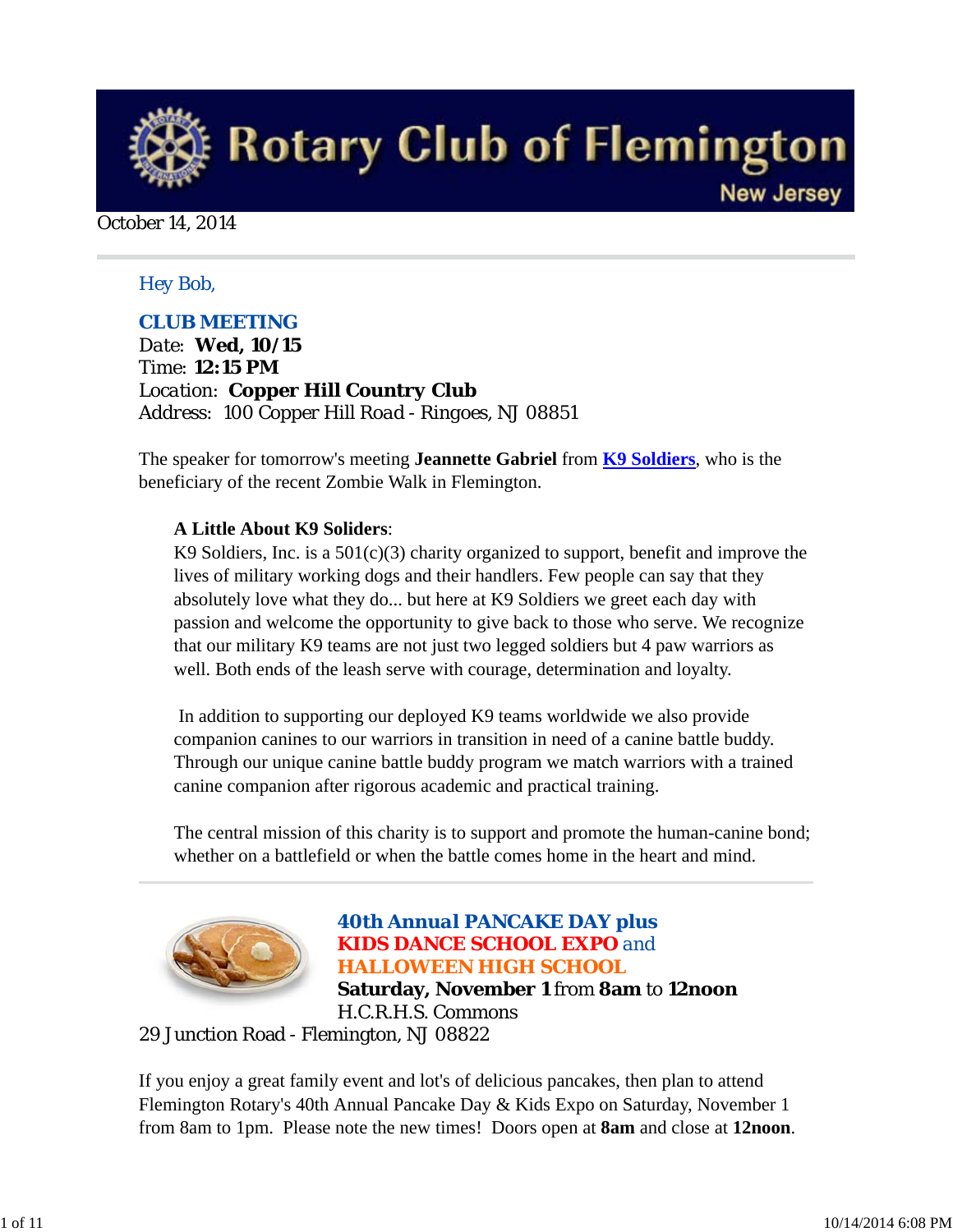# *PHOTO ALBUM from the 9/23 Hunterdon INTER-COUNTY DINNER*

**CLICK HERE** to view the online photo album from the Inter-County Dinner that Flemington Rotary hosted for all Hunterdon Rotary Clubs on 9/23/2014 at Copper Hill Country Club. A special thanks to Herb Bohler for taking the photos and generating the album.

*18th Annual EAT, DRINK & SHARE* **Monday, November 3, 2014** The Pines Manor, 6pm to 9pm 2085 State Route 27, Edison, NJ 08817

Our club annually takes a table of (10) with additional tickets available for purchase. If anyone is interested in attending, please contact President Lynn Hyman at **lynnjim5@verizon.net**. The first ten complimentary tickets will go to the first people that request them. Once the complimentary tickets are gone, additional tickets will be available for purchase in advance or at the door.



#### *MESSAGE FROM PRESIDENT LYNN 9/30/2014*

Dear Fellow Rotarians,

Flemington Rotary has been doing some very exciting things in the past few months. We just had our second luncheon on the terrace

& it was another spectacular day outside. Copper Hill Country Club has been doing an exceptional job with the food. At last Wednesday's meeting, District Governor Melvin Kevoe was our guest speaker. The night before, on Tuesday 9/23, we had our first intercounty meeting and it was well attended by all of the Hunterdon County Rotary Clubs.

We have two events coming up. One in October and one in the very beginning of November. The event in October on Saturday the 11th is a Zombie Walk Costume Contest with Clinton Sunrise, North Hunterdon and the Horizon e-Club coming together to raise money for K-9 Solders, which is a (501 c3) charity organization. The second event is our 40th Annual Pancake Day on Saturday November 1st at Hunterdon Central High School. At both of these events we will need volunteers from the Flemington Rotary to help out before & during the events.

There are five Wednesdays in October, so I'm trying to come up with a fun Halloween idea for the 5th Wednesday. Then before you know it, it will be Thanksgiving and then the Holidays.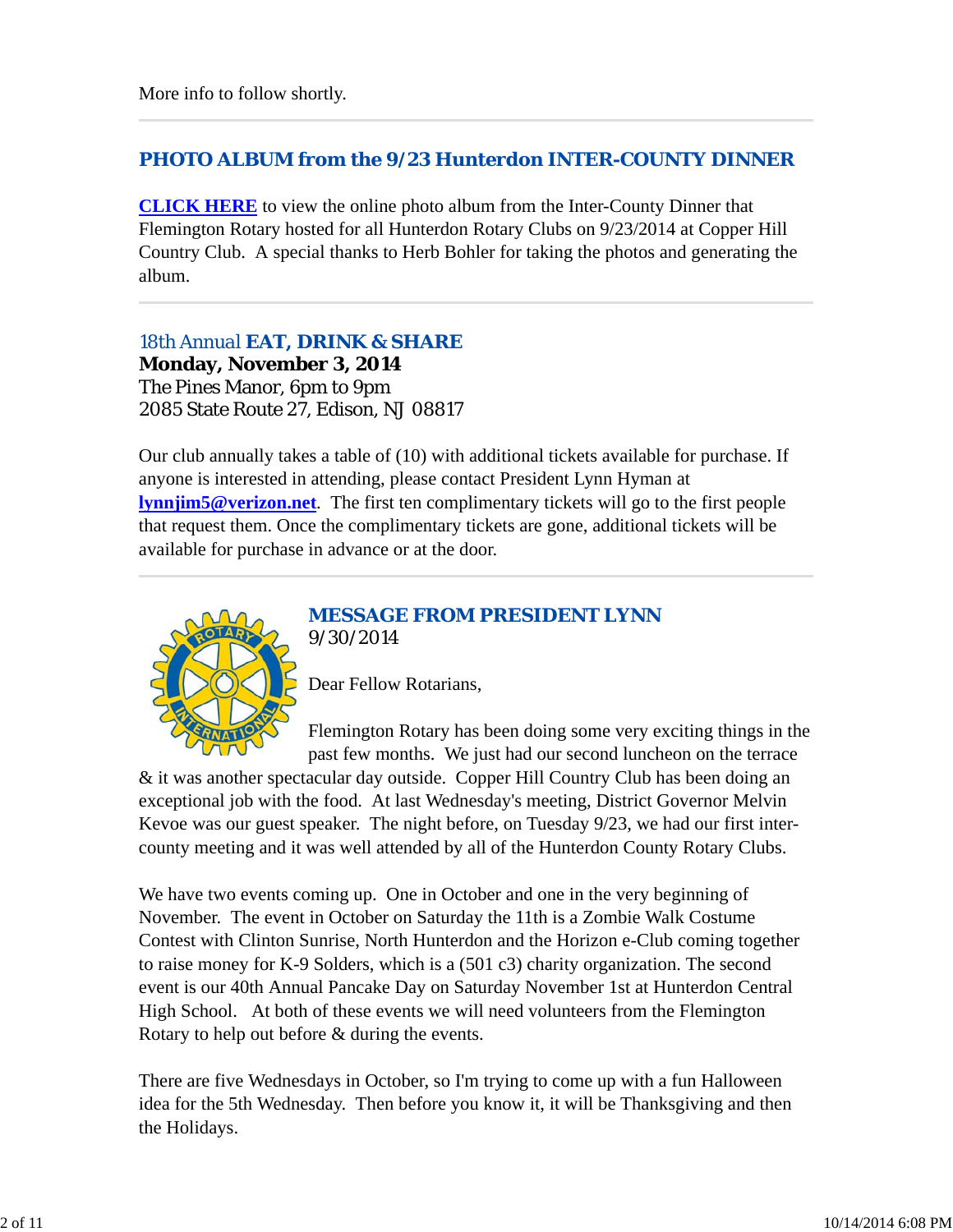Joe Ziegler and the membership committee continue to try to identify member prospects. If you have a prospect member in mind and you think they will be interested in joining the Flemington club please invite them to one of our Wednesday meetings. Terry Ownes and the Donations committee will be resuming their monthly meetings. Just a reminder that the board meets on the 1st Thursday of the month at Hunterdon Prevention Resources. All members are welcome to attend.

"The Flemington Rotary Club isn't just lunch."

Lynn Hyman President Rotary Club of Flemington



*The ROTARY CLUB OF TRENTON Celebrates 100 YEARS!* with a Gala Dinner Date: **Saturday, October 25** Time: **6:30pm** Location: Hamilton Manor - 30 Route 156, Hamilton, NJ 08620 Cost: \$150 per Person

2014 marks the **100th Anniversary** of the **Rotary Club of Trenton, New Jersey**.

For the past 100 years, Trenton Rotary Club has served as a leader in addressing the needs of our community. Please join one of the oldest and largest clubs in New Jersey as we celebrate our accomplishments and help toast the next 100 years!

The Rotary Club of Trenton and the Boys & Girls Club share a mutual commitment to our community. Expanding on our longstanding partnership, Trenton Rotary is excited to support the launch of the Boys & Girls Club Mercer County Career Access Network (MCCAN) as our service project. MCCAN will provide area teens with the resources necessary to graduate from high school and develop post secondary career pathways. Proceeds from our centennial celebration will support the MCCAN project.

For more information, please visit **www.trentonrotary.org**

# *CLINTON SUNRISE ROTARY HOSTS 2nd ANNUAL TREE FEST*

The Clinton Sunrise Rotary will host its second annual Christmas Tree Festival on Saturday, December 6th at the Flemington Elks Club. Enjoy this holiday's premiere benefit event with good food, drinks, dancing, making new friends and, of course, TREES! Rotary is seeking help for this event in a variety of ways. As a Tree Sponsor, we invite businesses, community groups or individuals to sponsor and decorate a 6'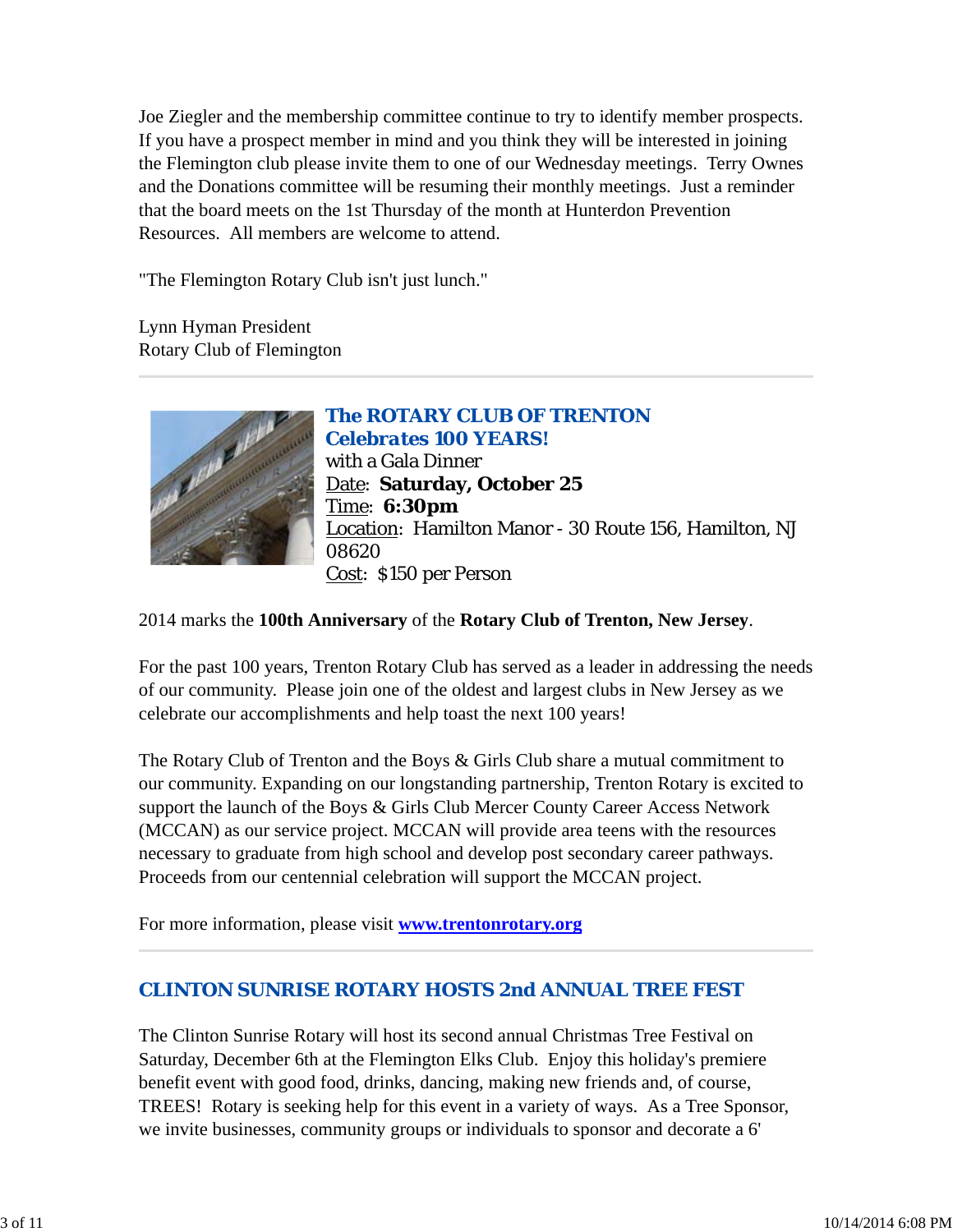Christmas Tree in any theme or fashion you desire - imagination is encouraged! For a \$100 sponsorship fee, Rotary will provide the tree and the stand. Throughout the evening's event, attendees will have the opportunity to drop raffle tickets tricky-tray style in the bucket of the Tree they want to win the most. Prizes will be awarded for Most Creative, Most Popular and Most Outrageous. If you want to sponsor a tree but choose not to decorate it, Rotary can decorate the tree for you for an additional fee. Other sponsorship opportunities are also available.

During the afternoon of 12/6, from 1-4pm, Santa will be visiting the Flemington Elks to see all of the beautifully decorated trees. Bring your children by while he's there and they can have a picture taken with him, enjoy hot chocolate and cookies and see all of the trees also. Your family may find the tree of your dreams - already decorated for you. Raffle tickets will also be sold during the afternoon. Please bring a canned good donation to help build our can tree for The Food Pantry.

The day culminates with the cocktail party and dinner in the evening from 7-11pm. Enjoy great catered food, great music and a great time. Attendees will have an opportunity to view the trees, vote on their favorites and participate in a silent auction. The trees will also be raffled off during this time. Tickets are \$40 each or \$75 per couple. So, here's your opportunity to support your local community, meet Santa and celebrate the season at a fun event - all in one day! Proceeds benefit The Food Pantry, local Rotary projects and the YMCA Angel Patrol program. For more information, to sponsor a tree or buy event tickets, visit www.clintonsunriserotary.org. For questions contact Tom Kowal at 908-963-5945 or Deb Shenberger at 908-797-5057.



# *HUNTERDON COUNTY CHAMBER OF COMMERCE*

As you know, the Rotary Club of Flemington is a member of the H.C. Chamber of Commerce. This enables all Rotarians the ability to attend a Chamber function as a "member". If someone asks you what your business is, you would explain that you are a member representing the Rotary Club of Flemington. **Click Here** to visit the Chamber website for a listing of upcoming events.

# *Hunterdon Chamber Internet Radio "THE ROTARY HOUR"* **Mondays from 11am to 12noon**

PDG Megan Jones-Holt is the host of "The Rotary Hour" on the Hunterdon Chamber Internet Radio station and is looking for guests to have on the show. If you are intersted, please get in touch with Megan at (908)894-4590 or **mjonesholt@gmail.com**. **Click Here** to listen to the Hunterdon Chamber Internet Radio station from your PC, smart phone, mobile device, etc.



*FLEMINGTON BUSINESS IMPROVEMENT DISTRICT*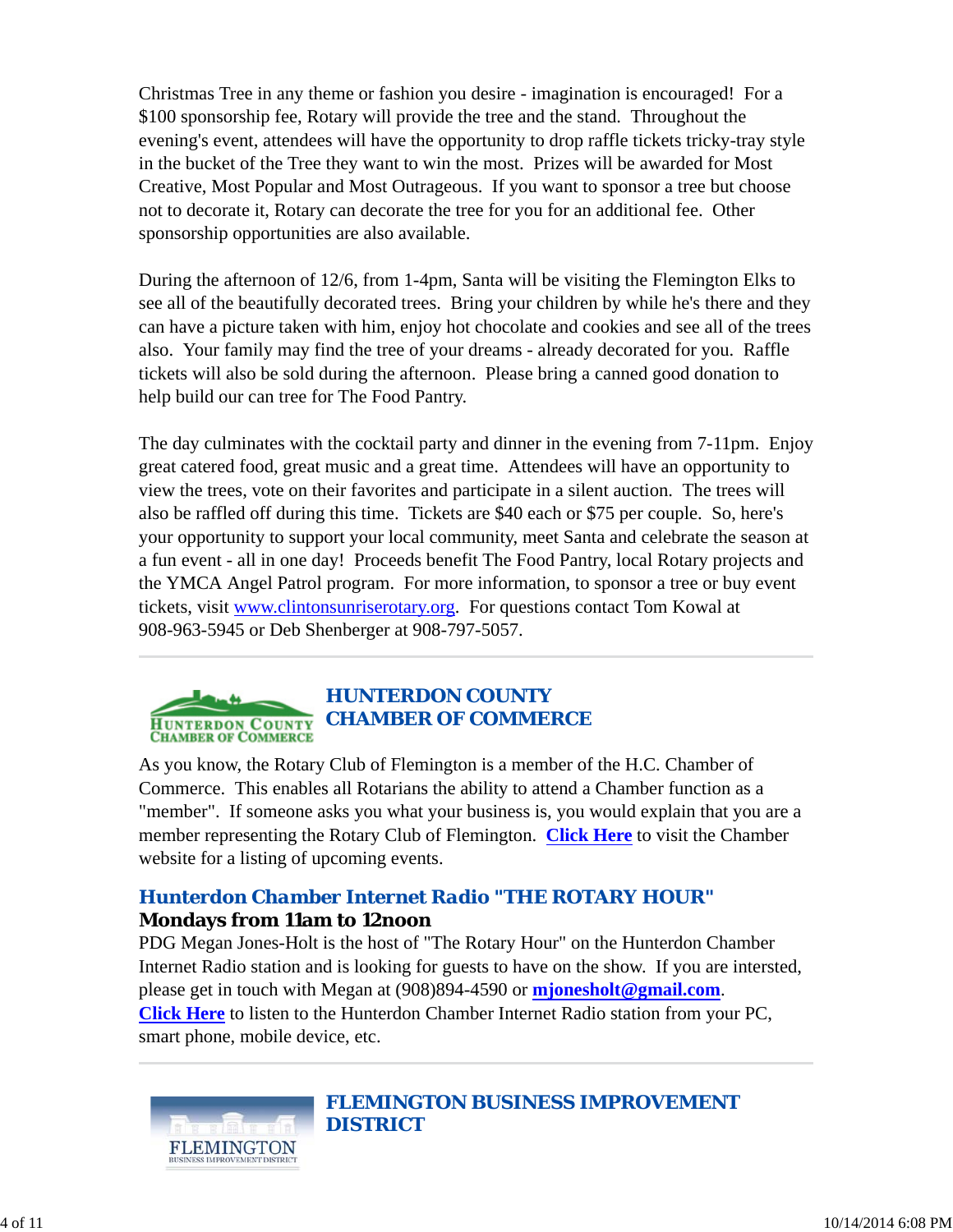If you would like to learn more about events and activities going on around Flemington, please **CLICK HERE** to visit the Flemington Business Improvement District (BID) website.

### *ROTARY DISTRICT 7510 NEWS*

**Click Here** to read the current news from our Rotary District 7510.

# *SPEAKERS & PROGRAMS BEING SOUGHT*

We are always seeking new or creative ideas for upcoming meeting programs and speakers. If you have any leads, please pass them onto Mick Schaible. **Click here** to generate an email directly to Mick.

# *UPCOMING DATES TO NOTE*

#### **Summary of Upcoming Club Meeting Programs**:

Wed, 10/15: Jeannette Gabriel from K9 Soldiers.

Wed, 10/22: Nancy McWilliams: Her recent trip to Iran.

Wed, 10/29: **5th Wednesday Meeting**: Special Meeting at Copper Hill Country Club.

Wed, 11/05: H.C.R.H.S. Student Assistance Counselors and Lucy, their therapy dog, to speak about how they work with students who have drug and emotional problems.

Wed, 11/12: TBA Wed, 11/19: TBA Wed, 11/26: TBA

Wed, 12/03: TBA

Wed, 12/10: TBA

Wed, 12/17: **Madrigal Girls Chorus** from H.C.R.H.S. for festive singing

Wed, 12/24: **NO Club Meeting**

Wed, 12/31: **NO Club Meeting**

Wed, 1/07: **OFFSITE** Meeting at TBA

Wed, 1/14: **OFFSITE** Meeting at TBA

Wed, 1/21: **OFFSITE** Meeting at the **Hunterdon County Polytech** Career Cafe

Wed, 1/28: **OFFSITE** Meeting at TBA

**Next RCOF Board Meeting:** Thursday,  $11/6/2014$  at 6pm (usually the  $1<sup>st</sup>$  Thursday). Next Membership Meeting: Wed, 11/12/2014 at 1:30 PM (usually the 2<sup>nd</sup> Wed).

**Upcoming RCOF Club Events, Fundraisers, Fellowship Events, Etc**.: Sat, 11/01: 40th Annual **Pancake Day** Fundraiser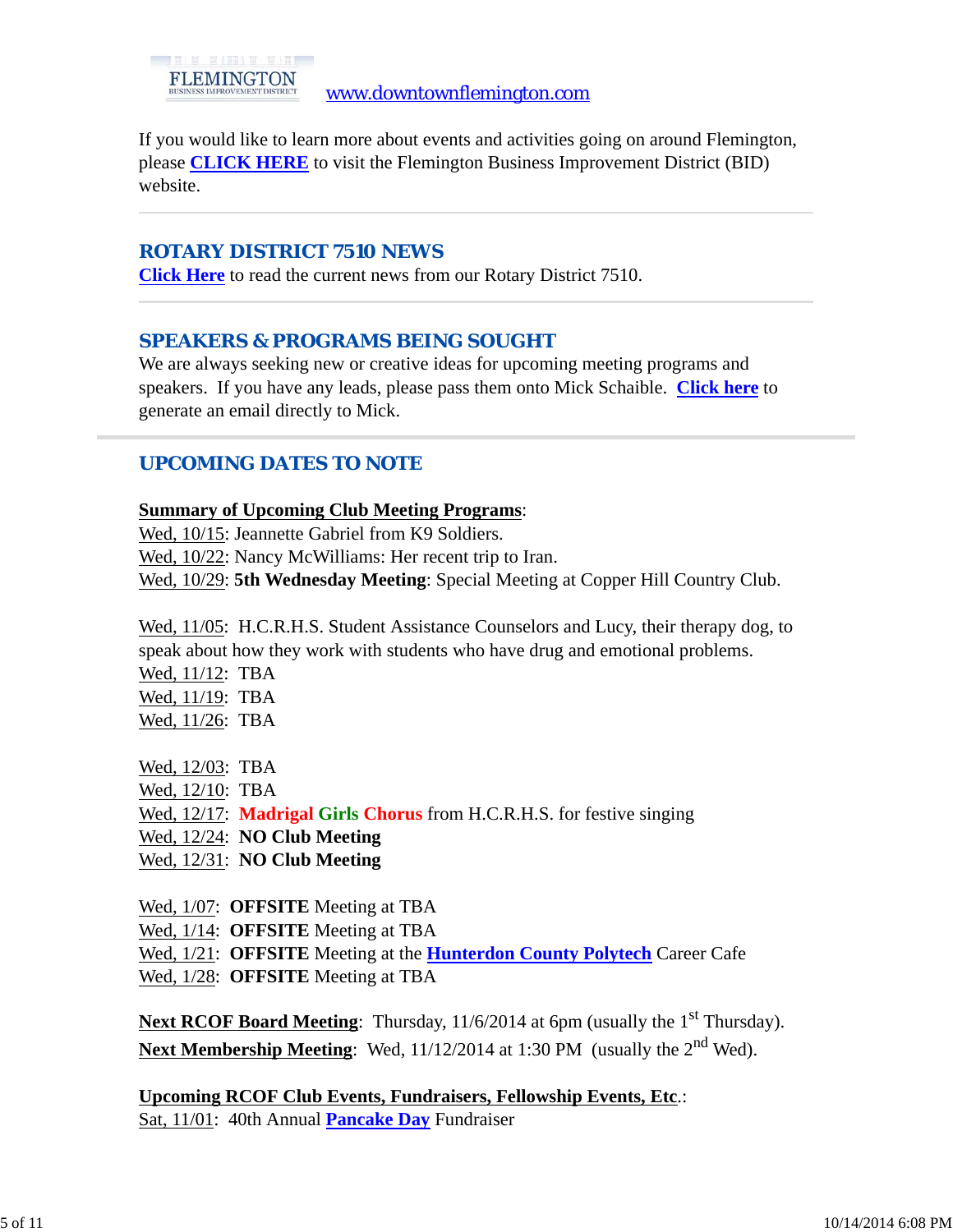Fri, 12/05: **Christmas Tree Lighting Ceremony** (Main Street, Flemington) Sun, 12/07: **Hunterdon Holiday Parade** at 5pm (Main Street, Flemington)

#### **Rotary District 7510 Events & Functions:**

Mon, 11/3: **Eat, Drink & Share** from 6-9pm (The Pines Manor; 2085 Lincoln Highway, Edison, NJ 08817)

Sat, 11/15: **Foundation Grants Seminar** from 8am to 12noon (Hotel Somerset-Bridgewater, 110 Davidson Avenue, Somerset, NJ 08873)

Wed, 2/25: **President-Elect Training Seminar (PETS 1)** (Bridgewater Marriott Hotel, 700 Commons Way, Bridgewater, NJ)

Fri-Sat, March 20-21: **President-Elect Training Seminar (PETS 2)** (Hanover Marriott Hotel, 1401 Route 10 East, Whippany, NJ)

Fri-Sun, May 1-3: **2015 Rotary District Conference** (Harrah's Atlantic City Resort & Casino, 777 Harrah's Boulevard, Atlantic City, NJ)

Wed, 5/27: **Rotary District Assembly** at 2:30pm (Bridgewater Marriott Hotel, 700 Commons Way, Bridgewater, NJ)

Sat-Tues, June 6-9: **Rotary International Convention** in Sao Paulo, Brazil Thurs, 6/25: **District Changing of the Guard Dinner** (Primavera Regency, 1080 Valley Road, Stirling, NJ)

# *COMMITTEE LIST:*

**Click Here** to download the listing of all current Club Committee's and its members.

#### *"MEMBERS ONLY" WEBSITE:*

#### **Click Here for the Members Only section of the website to find:**

- 1) The "Membership Proposal Form" to propose a new member.
- 2) New Member Information.
- 3) An Online Copy of the Club Membership Directory.
- 4) A Link to All Photos Albums of the Club.

#### *ROTARY WEBSITE LINKS:*

Rotary International: **www.Rotary.org** Rotary District 7510: **www.RotaryNJ.org**

# *NEARBY ROTARY CLUB MEETINGS:*

As A Rotarian, you are Welcome to attend a Rotary Club meeting anywhere in the world. Click here for the Rotary Club Locator App. Or see below for some local meetings:

#### Mondays

**Lambertville/New Hope** (6:30 pm) - Lambertville Station Restaurant; 11 Bridge Street, Lambertville NJ 08530 **Piscataway** (12:15 pm) - Radisson Hotel; 21 Kingsbridge Road, Piscataway, NJ 08854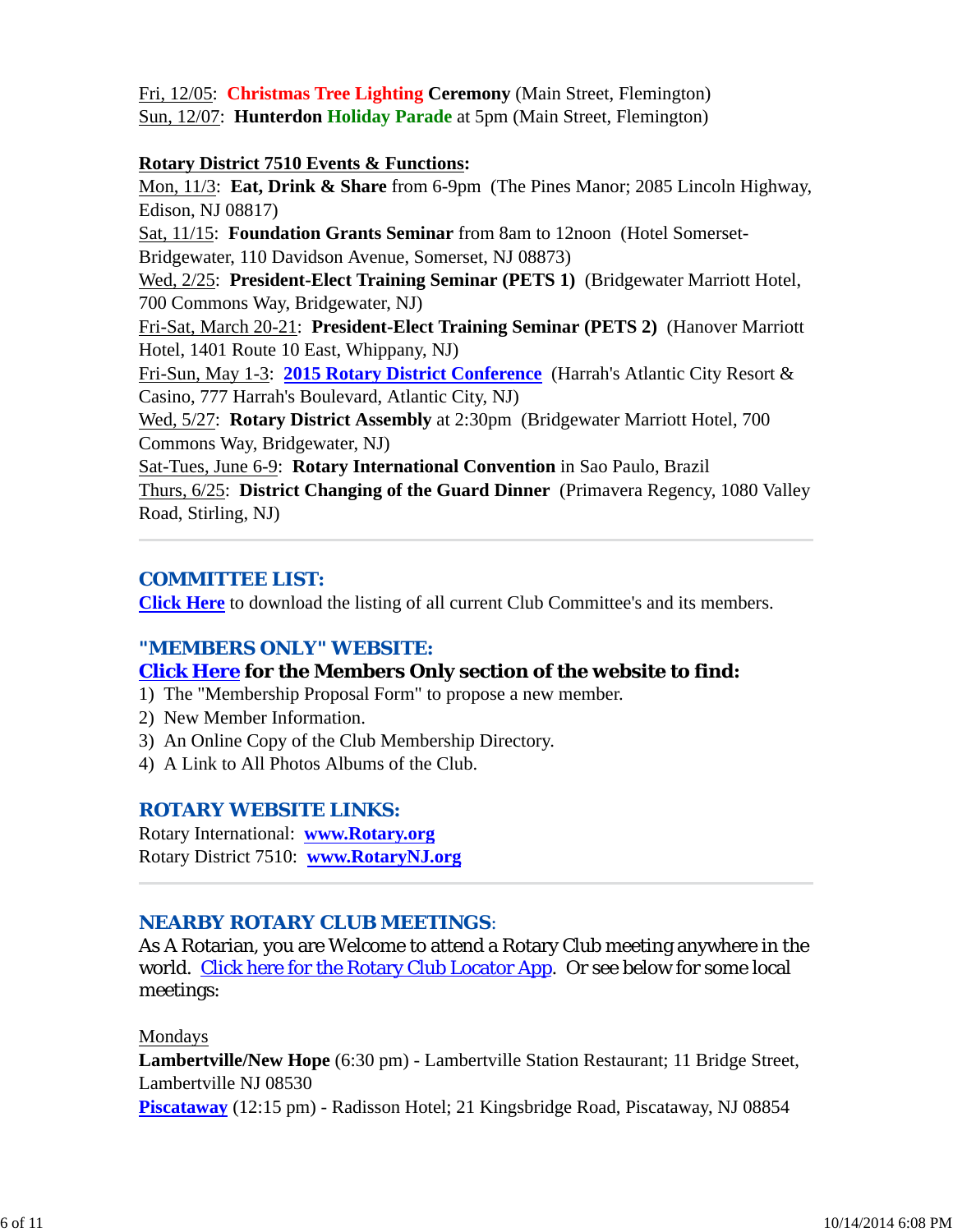#### Tuesdays

**Whitehouse** (12:15 pm) - Max's 22; 456 Route 22 West, Whitehouse Station, NJ 08889 **Princeton** (12:15 pm) - The Nassau Club; 6 Mercer Street, Princeton, NJ 08540 **Bridgewater-Bound Brook** (12:15 pm) - Arbor Glenn; 100 Monroe St, Bridgewater 08807

#### Wednesdays

**Branchburg Township** (7:30 am): Stoney Brook Grille; 1285 Route 28, North Branch, NJ 08876

**Flemington** (12:15pm): Copper Hill Country Club; 100 Copper Hill Road, Ringoes, NJ 08851

**Hillsborough Township** (6:15 pm): Pheasant's Landing; 311 Amwell Road (Rt. 514), Hillsborough, NJ 08844

#### Thursdays

**Clinton Sunrise** (7:30 am): Clinton Fire Department; New Street, Clinton, NJ 08809 **Somerville/Bridgewater** (12:15 pm): Bridgewater Manor; 1251 US Highway 202/206, Bridgewater, NJ 08807

**Trenton** (12:15 pm): Freddie's Tavern; 12 Railroad Avenue, West Trenton, NJ 08628

#### Fridays

**North Hunterdon** (12:15 pm): Beaver Brook County Club; 25 County Club Drive, Annandale, NJ 08801

**Princeton Corridor** (12:15pm): Hyatt Regency; 102 Carnegie Center, Rt. 1 North, Princeton, NJ 08540

#### eClub

**Rotary eClub of Hunterdon Horizon**: View website for meetings or online makeups.

RI President's Call for Action in **2014-2015**: **"Light Up Rotary"**

# **Rotary Club of Flemington - Our 91st Year**

Founded October 3, 1923 \* Charter #1529 \* District 7510

| President                  | <b>Lynn Hyman</b>                              |  |
|----------------------------|------------------------------------------------|--|
| President-Elect            | <b>Mick Schaible</b>                           |  |
| Secretary                  | <b>Michele Kavanagh</b>                        |  |
| Treasurer, General         | <b>Bob Newland</b>                             |  |
| Treasurer, Lunch           | D.J. Wright                                    |  |
| Treasurer, Assistant Lunch | <b>Harrie Copeland</b>                         |  |
| <b>Board Members</b>       | <b>Ira Liebross</b> (immediate past president) |  |
|                            | <b>Nancy Kahl</b>                              |  |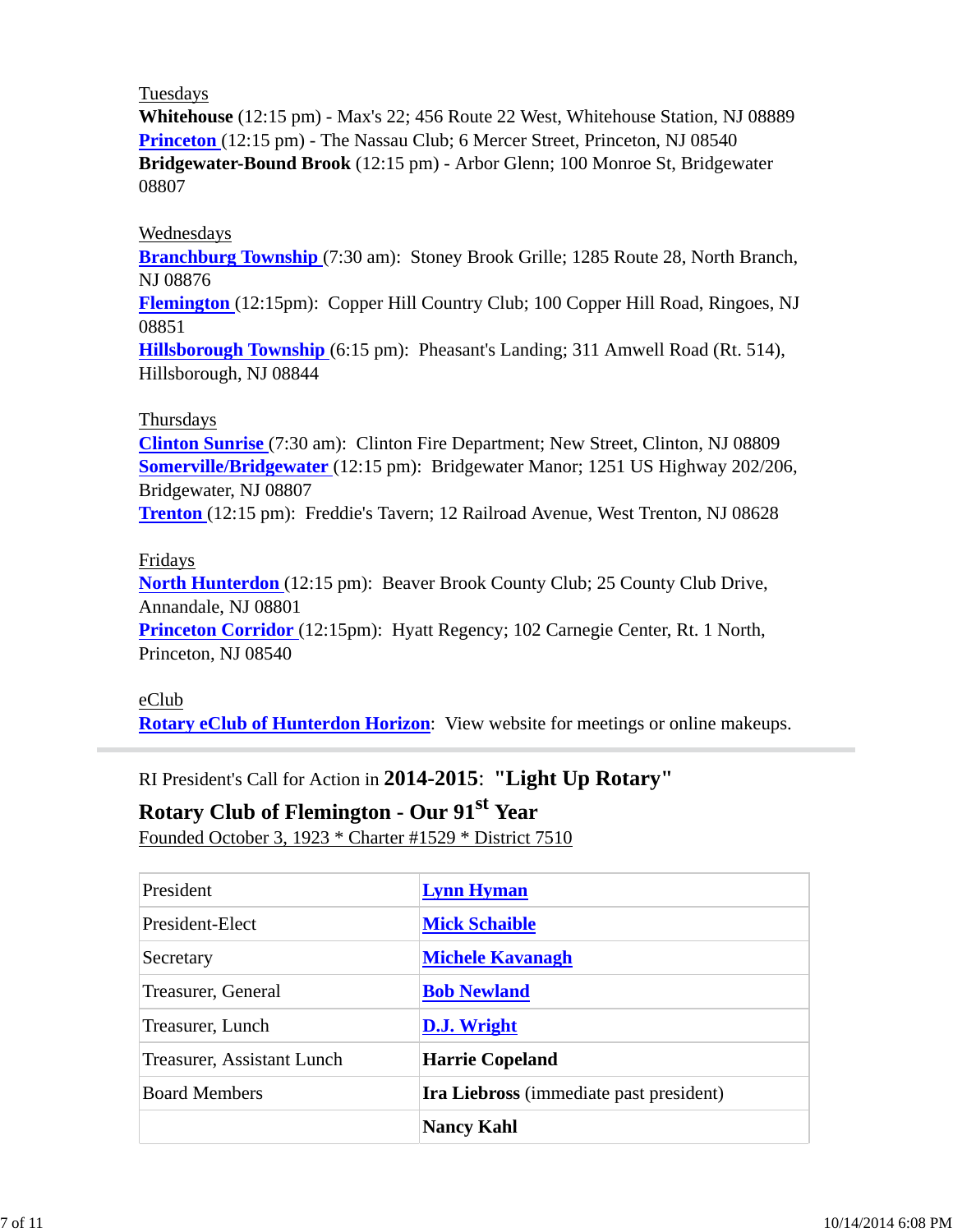|                                                              | <b>Ken Skowronek</b>                           |  |  |
|--------------------------------------------------------------|------------------------------------------------|--|--|
|                                                              | <b>Joe Ziegler</b>                             |  |  |
| Sergeant-at-Arms                                             | <b>Karen Widico</b>                            |  |  |
| <b>RI</b> President                                          | Gary C.K. Huang (Taiwan)                       |  |  |
| District Governor (DG)                                       | <b>Melvin I. Kevoe "Mel"</b> (Springfield, NJ) |  |  |
| District Governor Elect (DGE)                                | <b>Hal Daume</b> (Berkeley Heights, NJ)        |  |  |
| District Governor Nomimee (DGN)                              | <b>Charles Minton</b> (Union, NJ)              |  |  |
| <b>Assistant District Governor (ADG)</b>                     | <b>Mike Toscani</b> (Lambertville-New Hope)    |  |  |
| Club Meetings: Wednesday, 12:15 pm, Copper Hill Country Club |                                                |  |  |

100 Copper Hill Road, Ringoes 08551





**MISSION STATEMENT:** The mission of Rotary International is to assist and guide Rotarians and Rotary clubs to accomplish the Object of Rotary to ensure Rotary's continuing relevance and to help build a better world, emphasizing service activities by individuals and groups that enhance the quality of life and human dignity, encouraging high ethical standards, and creating greater understanding among all people to advance the search for peace in the world.

**THE OBJECT OF ROTARY:** The object of Rotary is to encourage and foster the ideal of service as a basis of worthy enterprise and, in particular, to encourage and foster:

**1st**: The development of acquaintance as an opportunity for service;

**2nd**: High ethical standards in business and professions, the recognition of the worthiness of all useful occupations, and the dignifying of each Rotarian's occupation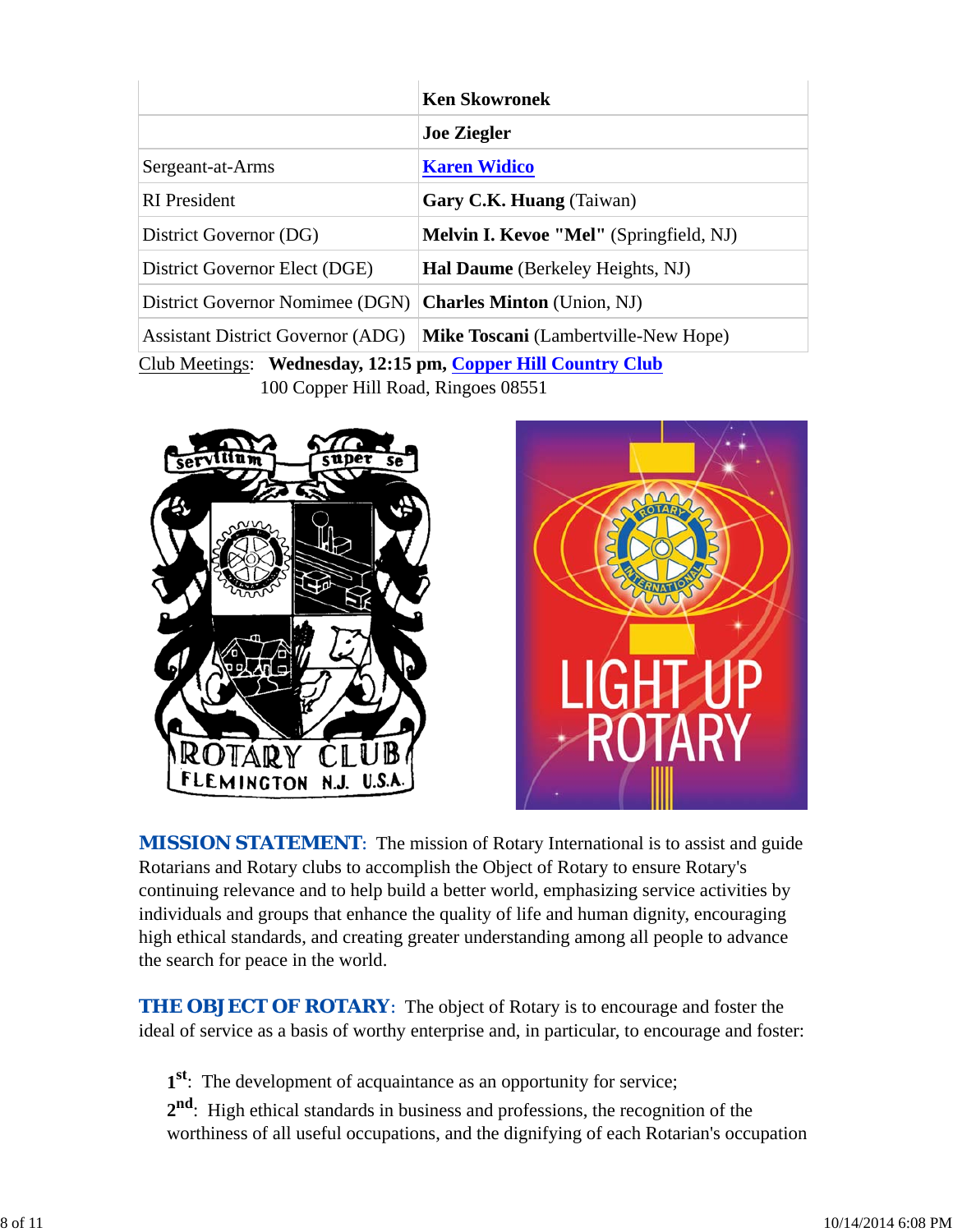as an opportunity to serve society;

**3<sup>rd</sup>**: The application of the ideal of service in each Rotarian's personal, business and community life;

**4th**: The advancement of international understanding, goodwill, and peace through a world fellowship of business and professional persons united in the ideal of service.

# **THE 4-WAY TEST:** "Of the things we think, say or do:

- **1st**: Is it the Truth?
- 2<sup>nd</sup>: Is it Fair to all concerned?
- **3rd**: Will it build goodwill and better friendships?
- **4th**: Will it be beneficial to all concerned?"

# *ROTARY's AVENUE'S OF SERVICE*:

**1)** Through **Club Service**, we have fun, build lasting friendships, and make sure that our club runs well.

**2)** Through **Vocational Service**, we volunteer our professional skills to serve others and promote integrity in everything we do.

**3)** Through **Community Service**, we address local needs and work with our community to bring lasting improvements.

**4)** Through **International Service**, we meet humanitarian needs around the globe and promote world understanding and peace.

**5)** Through **Youth Service**, we work with young people to help them become the next generation of leaders, visionaries, and peacemakers.

# **2014-2015 CLUB MEMBER ROSTER Rotary Club of Flemington, NJ**

Current Number of Members: 46

| <b>Rotarian</b>               | <b>Member Since</b> | <b>Classification</b>                    |
|-------------------------------|---------------------|------------------------------------------|
| Black, Bruce B.               | 2007                | <b>Health and Fitness</b>                |
| Bohler, Herbert C. (Herb)     | 1977                | <b>Specialty Advertising</b>             |
| Chittenden, Robert L. (Bob)   | 2003                | M.E.F.P. Consulting Engineering          |
| Clark, Arthur L. (Sandy)      | 1987                | Printing                                 |
| Copeland, Harrie E. III       | 1976                | Auctioneering/Banking                    |
| Davidson, James G. (Jim)      | 2002                | <b>Rubber Products</b>                   |
| <b>Erskine, John</b>          | 2014                | <b>Youth Development</b>                 |
| Ferrari, Frederick J. (Fred)  | 1964                | Orthodontia                              |
| Fisher, Charles H. (Charlie)  | 1961                | <b>Funeral Services</b>                  |
| Fisher, Thomas H. (Tom)       | 2012                | <b>Property &amp; Casualty Insurance</b> |
| Harrison, Jeffrey (Jeff)      | 1996                | Psychotherapy                            |
| Hennessy, Jr., Richard (Rich) | 2010                | <b>Financial Advisor</b>                 |
| Hyman, Lynn                   | 2010                | <b>Retail Banking</b>                    |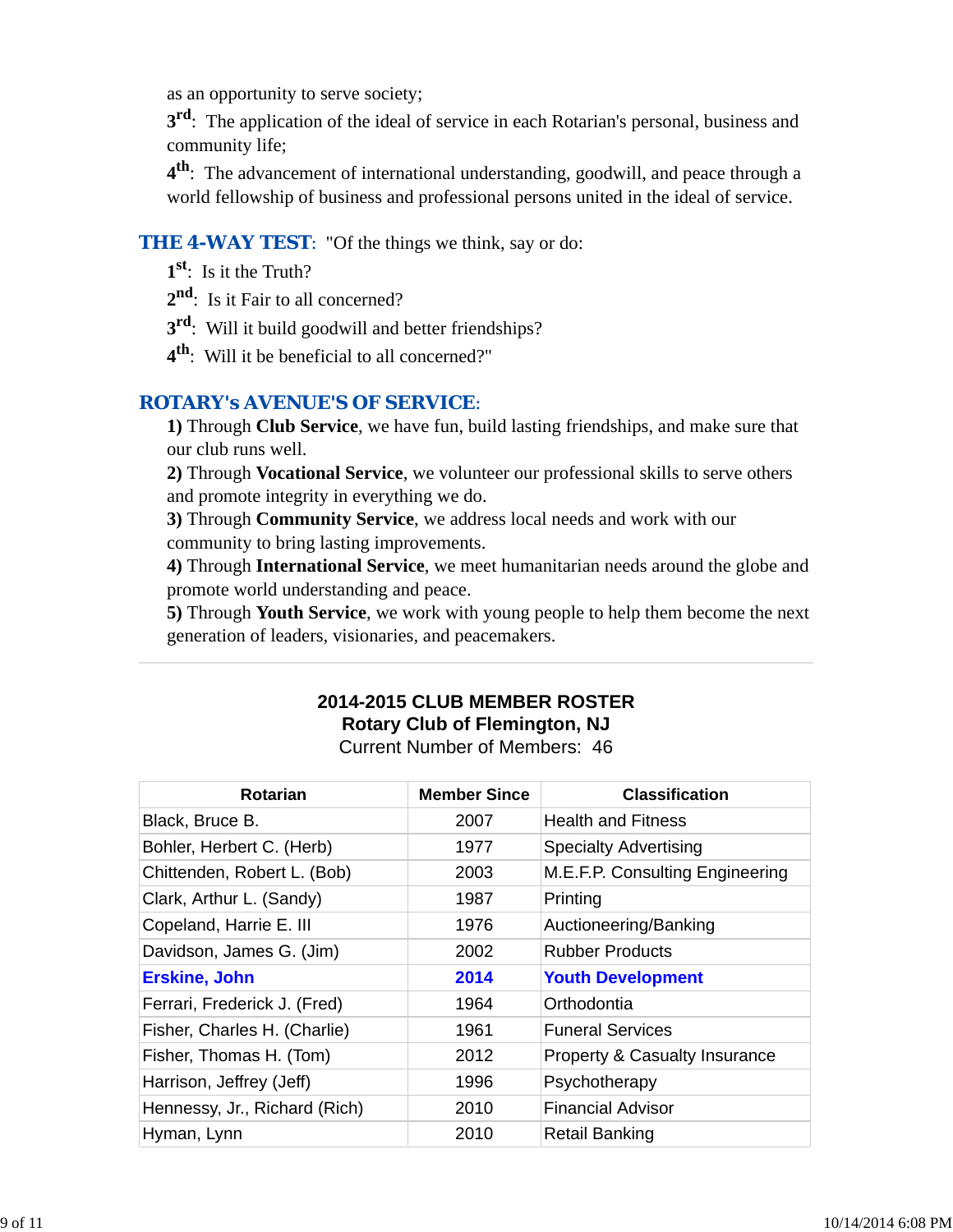| Kahl, Nancy                        | 2012 | Massage Therapy                |
|------------------------------------|------|--------------------------------|
| Kamnitsis, Christopher P. (Chris)  | 2001 | <b>Financial Planning</b>      |
| Kavanagh, Michele                  | 2013 | <b>Community Banking</b>       |
| Liebross, Ira                      | 1997 | <b>Family Medicine</b>         |
| Loew, Darren                       | 2002 | Orthodontics                   |
| Martin, Teresa (Terry)             | 1993 | Solid Waste/Recycling          |
| Mazujian, Harry                    | 2004 | Clergy                         |
| McWilliams, Nancy                  | 1992 | Psychotherapy                  |
| Metz, Kim                          | 2007 | <b>Technical Education</b>     |
| Muller, George D.                  | 1964 | <b>Cut Glass Manufacturing</b> |
| Nastasi, William (Bill)            | 1996 | <b>General Contracting</b>     |
| Newland, Robert D. (Bob)           | 1998 | Insurance                      |
| Ownes, Terry M.                    | 1987 | <b>Floor Covering</b>          |
| Phelan, Christopher J. (Chris)     | 2009 | <b>Chamber Of Commerce</b>     |
| Randolph, R. Wayne                 | 1982 | <b>Veterinary Medicine</b>     |
| Reinbacher, Otto A.                | 1997 | Clergy                         |
| Rogow, Stephen S. (Steve)          | 1973 | <b>Orthodontics</b>            |
| Schaible, R. Michael (Mick)        | 1998 | <b>Appraisal Services</b>      |
| Skowronek, Kenneth J. (Ken)        | 1994 | <b>Family Law</b>              |
| Sollner, Richard F. (Dick)         | 1962 | Air Transportation             |
| <b>Steffner, Christina (Chris)</b> | 2014 | <b>Education</b>               |
| Stothoff, Richard H. (Dick)        | 1966 | Sanitary Engineering           |
| Stout, Deborah (Debbie)            | 2013 | <b>Retail Banking</b>          |
| Thatcher, Thomas P. (Tom)          | 2006 | <b>Professional Planning</b>   |
| Weinstein, Theodore H. (Ted)       | 1994 | <b>Pulmonary Medicine</b>      |
| Widico, Karen A.                   | 1997 | <b>Public Health Services</b>  |
| Williams, Gwen                     | 1991 | Purchasing/Manufacturing       |
| Wise, Robert (Bob)                 | 1992 | <b>Hospital Administration</b> |
| Woske, Harry                       | 1977 | Cardiology                     |
| Wright, Daniel J. (D.J.)           | 2003 | <b>Funeral Services</b>        |
| Zanetti, Edward G. (Ed)            | 1971 | Plumbing & Heating             |
| Ziegler, Joseph E. (Joe)           | 1988 | <b>Investment Advisor</b>      |
| Zullo, John J. (Johnnie)           | 1987 | <b>Chemical Engineering</b>    |